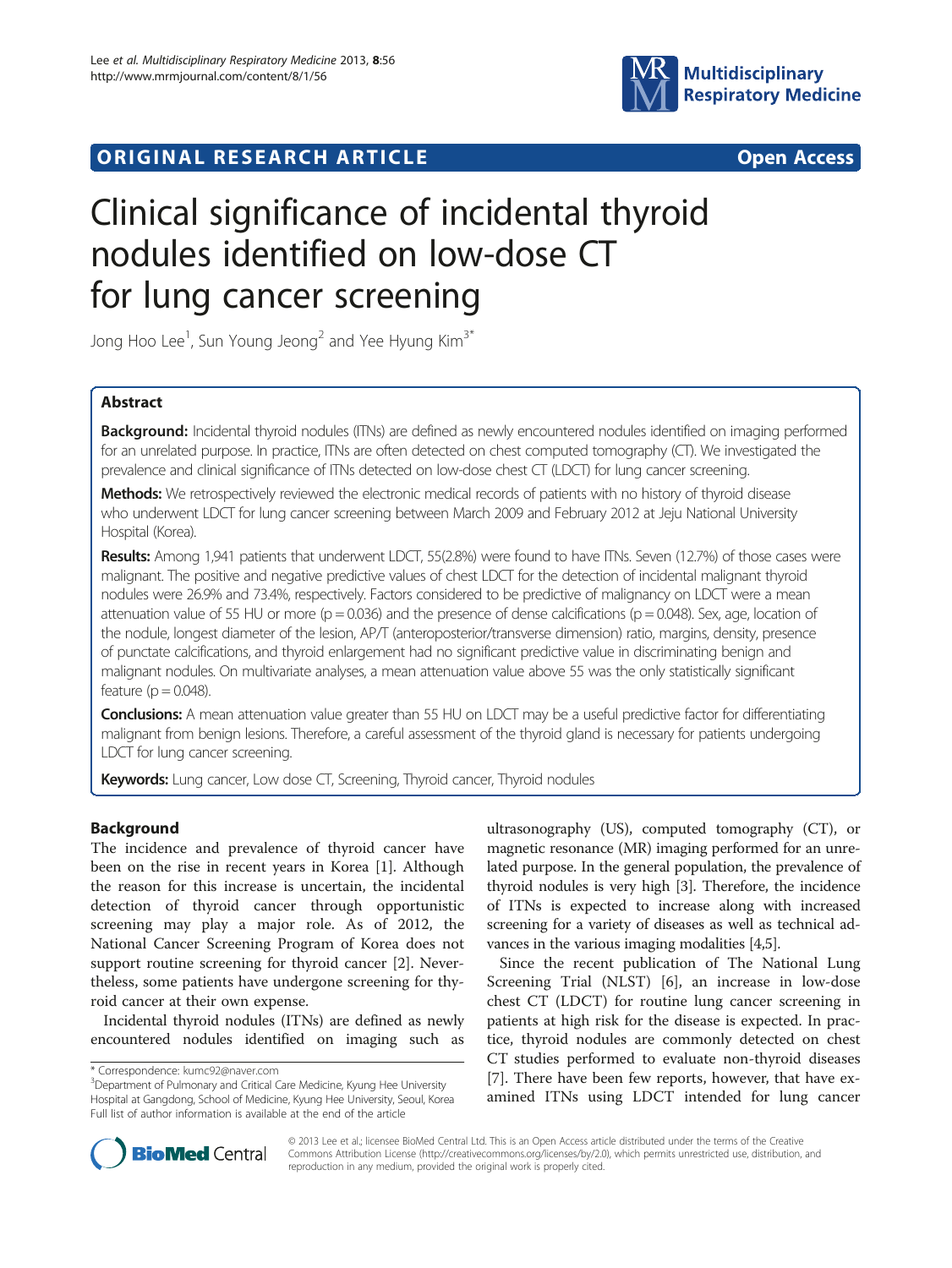screening. Moreover, there is a paucity of data regarding whether lesion characteristics on LDCT can help to distinguish benign from malignant thyroid nodules.

In this study, we aimed to determine the prevalence of ITNs as well as rates of malignancy in patients with no history of thyroid disease that underwent LDCT for lung cancer screening. In addition, features that could be helpful in differentiating between benign and malignant thyroid nodules on LDCT were evaluated.

# Methods

#### Study population

Currently there is no official guideline for lung cancer screening in the Korean population. Therefore, criteria for identifying the at-risk population that requires lung cancer screening are not established yet. The health promotion center of Jeju National University Hospital has performed LDCT for lung cancer screening since March 2009 based on the results of previous studies including the NLST. The main indications for screening include smoking history, family history of lung cancer, and concern for lung cancer in subjects without a smoking history or positive family history (voluntary testing).

We retrospectively reviewed the electronic medical records of all patients that underwent LDCT for lung cancer screening between March 2009 and February 2012 at Jeju National University Hospital. In this 540-bed secondary teaching hospital, 126 patients with thyroid cancer underwent surgical resection in 2011. All subjects were asymptomatic and had had no history of cancer within the past five years. We evaluated the medical records of each patient and the histopathologic results of the thyroid lesions identified on LDCT. This study protocol was approved by the Ethical Review Committee. Informed consent was waived due to the retrospective nature of the study.

#### Analysis of LDCT features

All CT examinations were performed using a 16-detector row CT scanner (Sensation 16; Siemens, Erlangen, Germany) or a dual-source CT scanner (SOMATOM Definition, Siemens Medical Solutions, Forchhein, Germany). CT images were obtained from 3 cm above the sternal notch to the middle of both kidneys without contrast enhancement. The entire thyroid gland was included on all imaging studies. The acquisition parameters were 120 kVp, a pitch of 1.375, a 0.5 second gantry rotation time, a 40 mm beam width, and 25–40 mAs with adjustment of the automatic exposure control. The axial images were reconstructed with a 2 mm slice thickness using both the bone and standard algorithms. A single radiologist with seven years of experience in chest CT scan interpretation reviewed all the CT images.

An ITN was defined as a new asymptomatic thyroid nodule that was discovered on LDCT performed to evaluate a disease unrelated to the thyroid gland. A benign thyroid nodule was defined as follows: 1) a benign lesion such as an adenomatous hyperplasia or follicular nodule that was histologically confirmed through fine needle aspiration (FNA) or surgical resection, or 2) a lesion with US findings characterized predominantly by cystic lesions with small solid components. In contrast, a malignant thyroid nodule was defined as a nodule that was histologically confirmed as cancerous via FNA or surgical resection.

The following parameters were evaluated on LDCT for each patient: 1) focal or multiple nodules, 2) location of the dominant nodule, 3) longest diameter of the lesion, 4) ratio of the anteroposterior dimension to the transverse dimension (AP/T ratio), 5) mean attenuation value (Hounsfield units, HU), 6) margins (well circumscribed versus ill defined), 7) density of the nodule (hypodense, isodense, hyperdense, heterogeneous, ordensely calcified), 8) calcification (densely calcified, punctate calcification, or rim calcification), and 9) presence of thyroid enlargement.

Based upon the above parameters, we investigated clinical and radiological features of all patients in whom ITNs were detected on LDCT. We also analyzed clinical and radiological differences between benign and malignant thyroid nodules.

#### Statistical analyses

Data are presented as numbers (%) or medians (interquartile range, IQR) unless otherwise stated. Continuous variables were compared using Student's t-tests for normally distributed variables and Mann–Whitney U-tests for non-normally distributed variables. Univariate analysis was carried out using Chi-square tests or Fisher's exact tests for categorical data. Multivariate analysis was performed using logistic regression analysis. P < 0.05 was considered to be statistically significant. A receiveroperating-characteristic (ROC) curve analysis was done to measure and compare the accuracy of LDCT parameters in differentiating benign from malignant thyroid nodules. The diagnostic accuracies of various LDCT parameters were expressed as the area under the corresponding ROC curve (AUC). All analyses were performed using SPSS version 14.0 (SPSS Inc., Chicago, IL, USA).

#### Results

#### Study enrollment and final diagnoses

Figure [1](#page-2-0) shows patient enrollment data and final diagnoses. 270 out of 2,211 LDCT scans were excluded from this study because they were repeated on the same patient. One LDCT study was also excluded because of prior thyroidectomy. The remaining 1,941 patients were included in this study, 1,300 out of whom were men and 641women. The median age of the study population was 53 years (IQR: 43 to 63).

Fifty-five (2.8%) out of 1,941 patients were found to have ITNs on LDCT. Among them, 16 were excluded due to refusal of further work-up  $(n = 7)$  or were lost to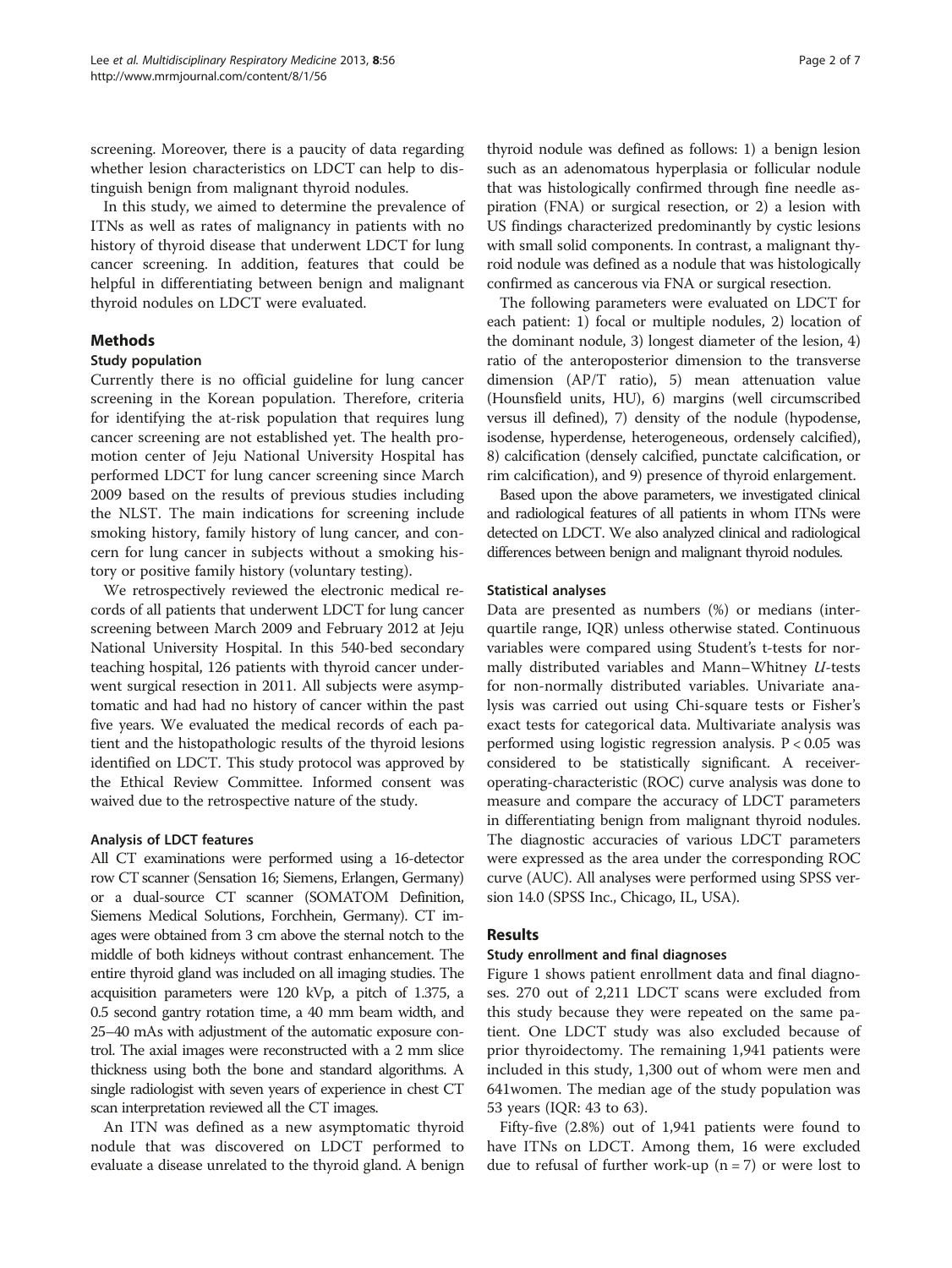<span id="page-2-0"></span>

follow up  $(n = 9)$ . The remaining 39 patients underwent subsequent thyroid US. Of them, 7 patients were found to have benign lesions that did not require FNA (radiological confirmation). Twenty-six patients underwent FNA, which revealed 19 benign nodules and 7 malignant nodules (histological confirmation). As a result, 7(12.7%) malignant nodules were confirmed in 55 patients with ITNs detected on LDCT screening, all of which were identified as papillary carcinoma. Two patients underwent total thyroidectomy and one refused surgical resection. The remaining 4 were referred to other hospitals or lost to follow up. Figures 2, [3](#page-3-0) and [4](#page-3-0) show the features seen on LDCT and the corresponding images on US in patients with confirmed benign or malignant thyroid nodules.

Out of the 1,886 patients whose thyroid nodules were not observed on LDCT, 49 patients underwent FNA due to nodules detected on US. Among them, thirteen (26.5%) were found to have malignant thyroid nodules. The sensitivity, specificity, false positivity, false negativity, positive predictive value, and negative predictive value of LDCT for detection of malignant thyroid nodules were 35.0%, 65.4%, 34.5%, 65.0%, 26.9%, and 73.4%, respectively (Table [1\)](#page-4-0).

# Clinical characteristics and low-dose CT features of patients with ITNs

Table [2](#page-4-0) shows the clinical characteristics and LDCT features of patients with ITNs. A total of 72 nodules were identified in55 patients. ITNs were more common in

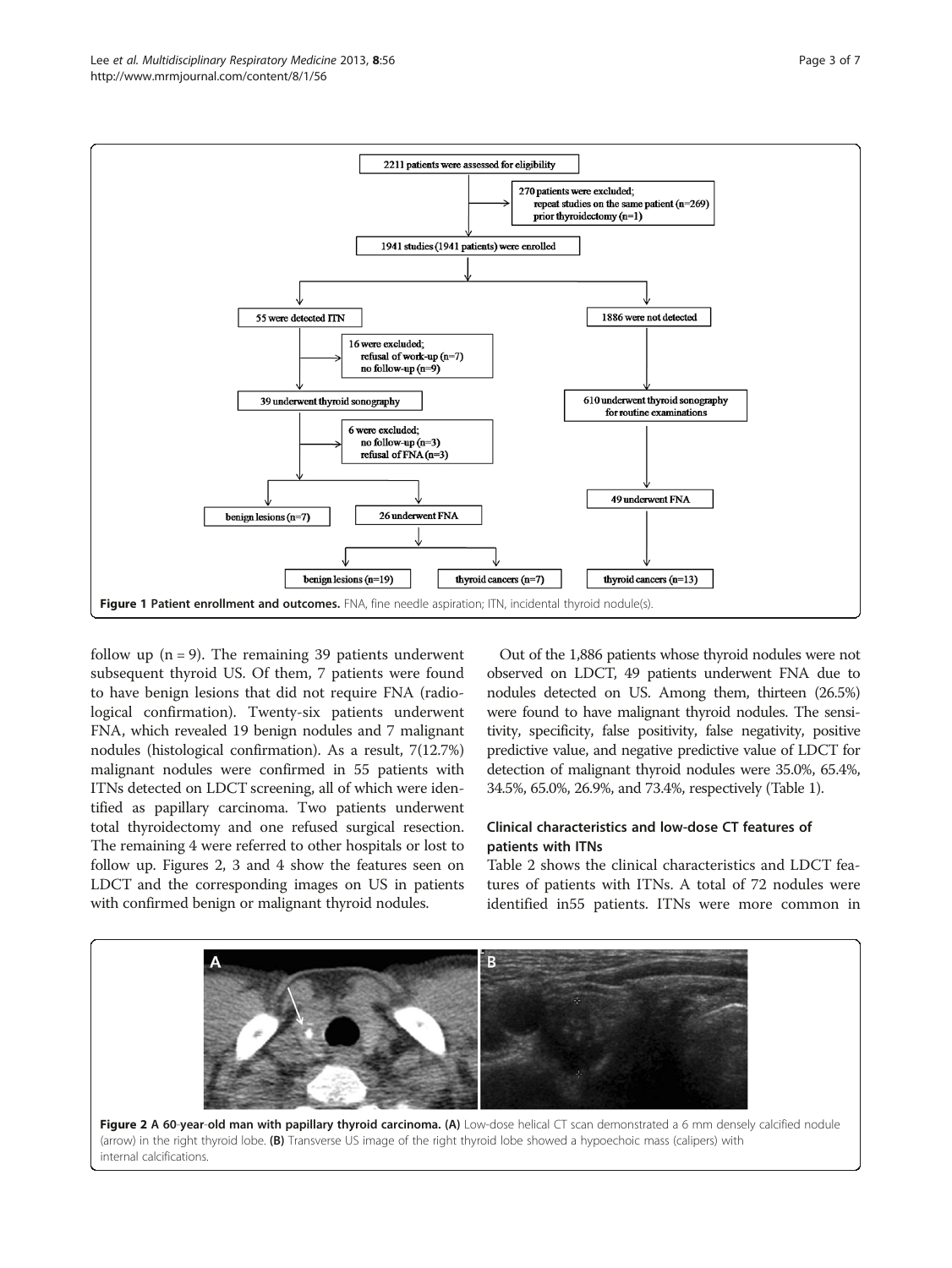<span id="page-3-0"></span>

women, and the median age of these patients was 58 years (IQR: 53–68).

Most patients (80%) had focal thyroid nodules. The number of nodules in patients with multiple lesions ranged from 2 to 5. The location of thyroid nodules was frequently the right side of the thyroid gland (59.7%). The median longest diameter, AP/T ratio, and mean attenuation value were 9.1 mm (IQR: 6.2–15.6), 1.1 (IQR: 0.9– 1.2), and 54 HU (IQR: 33–114), respectively. The margins of the nodules were frequently well-circumscribed (58.3%) and most were hypodense (69.4%). In addition, there were 26 nodules (36.1%) with calcifications.

# Differences in clinical characteristics and low-dose CT features of benign and malignant thyroid nodules

We analyzed the differences in clinical characteristics and LDCT features between benign and malignant thyroid nodules. Twenty-six patients who had a final diagnosis of benign thyroid nodules had a total of 39 nodules. Seven patients who were found to have malignant nodules had a total of 11 nodules.

On univariate analyses, factors that distinguished malignant thyroid nodules from the benign ones included a mean attenuation value of 55 HU or more  $(p = 0.036)$ and the presence of dense calcifications  $(p = 0.048)$ (Table [3](#page-4-0)). Sex, age, location of the nodule, longest diameter of the lesion, AP/T ratio, margins, density, presence or pattern of calcifications, rim calcifications, and thyroid enlargement were not significantly different between benign and malignant thyroid nodules. Multivariate analysis showed that a mean attenuation value of 55 HU or more was statistically significant ( $p = 0.048$ , Table [4\)](#page-4-0).

When only the mean attenuation value was used to differentiate benign from malignant thyroid nodules on ROC curve analysis, the area under the curve (AUC) of LDCT was  $0.7238 \pm 0.0920$  (p = 0.024, Figure [5](#page-5-0)). Using the ROC curve analysis, the cut-off attenuation value that avoids missing the most malignant thyroid nodules was 54.5 HU, and its sensitivity and specificity were 72.7% and 66.6%, respectively.

#### **Discussion**

Thyroid nodules are commonly encountered in clinical practice. However, the prevalence of thyroid nodules largely depends on the method of screening and the population being evaluated. Autopsy data provides the

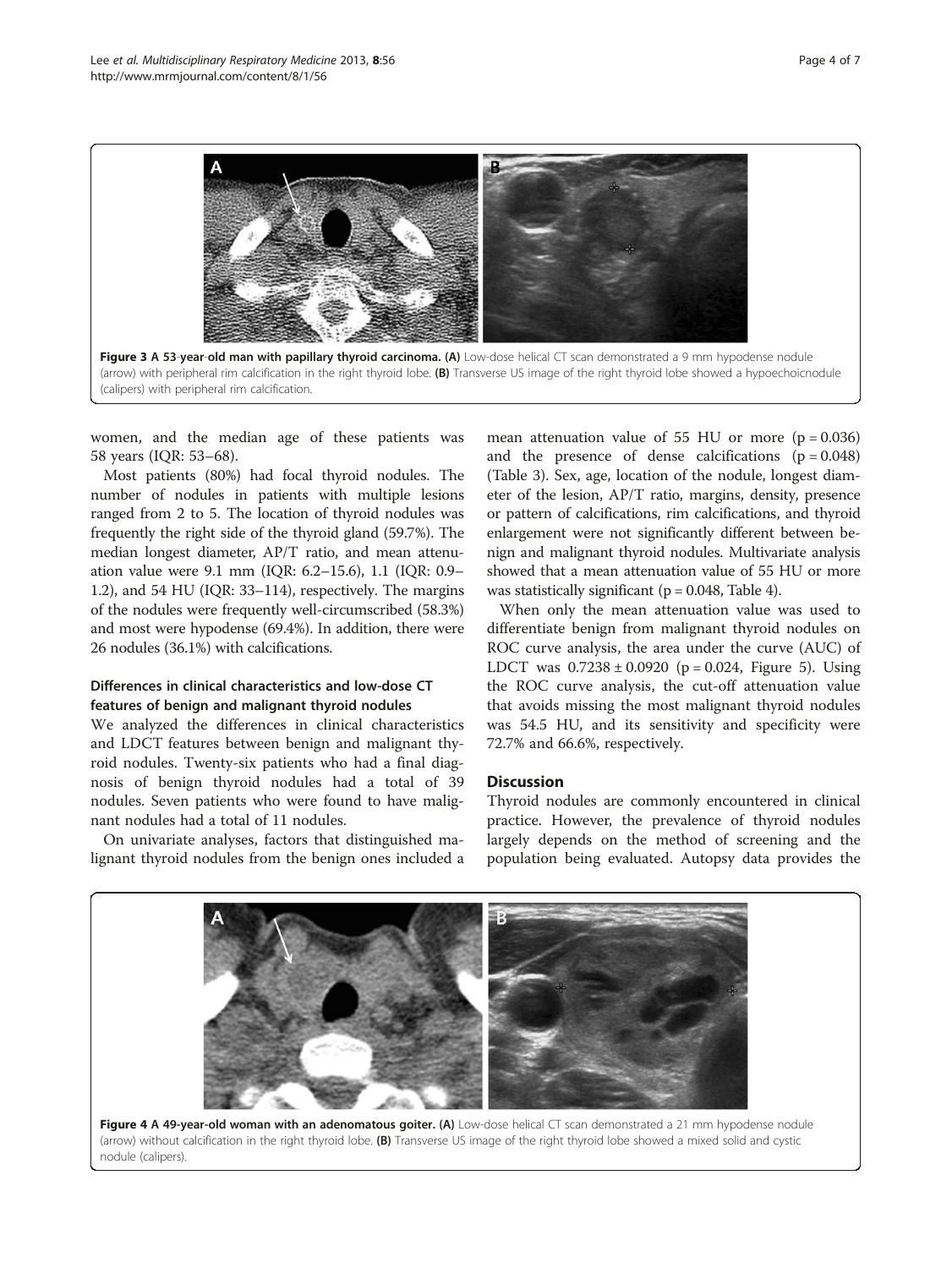### <span id="page-4-0"></span>Table 1 Sensitivity, specificity, false positivity, false negativity, positive predictive value, and negative predictive value of incidental thyroid nodules detected on low-dose helical CT in patients undergoing fine needle aspiration for histologic confirmation

|                            |             | <b>Thyroid cancer</b> |                                |  |
|----------------------------|-------------|-----------------------|--------------------------------|--|
|                            |             |                       | Present Absent or undetermined |  |
| Low-dose chest CT Positive |             |                       | 19                             |  |
|                            | Negative 13 |                       | 36                             |  |
|                            |             |                       |                                |  |

Sensitivity =  $35.0\%$ , Specificity =  $65.4\%$ , False positivity =  $34.5\%$ , False negativity = 65.0%, Positive predictive value = 26.9%, Negative predictive value = 73.4%.

# Table 2 Baseline characteristics of patients and low-dose CT features of incidental thyroid nodules

| <b>Clinical characteristics</b> |                   |
|---------------------------------|-------------------|
| Sex (men)                       | 21 (38.1%)        |
| Age (years)                     | 58 (53 - 68)      |
| $\geq 60$ years                 | 26 (47.2%)        |
| Low-dose CT features            |                   |
| Lesions                         |                   |
| Focal                           | 44 (80%)          |
| Multiple                        | 11 (20%)          |
| Number of nodules               | 72                |
| Location                        |                   |
| Right                           | 43 (59.7%)        |
| l eft                           | 25 (34.7%)        |
| Isthmus                         | 4 (5.5%)          |
| Longest diameter (mm)           | $9.1(6.2 - 15.6)$ |
| $\geq$ 10 mm                    | 31 (43.1%)        |
| AP/T ratio <sup>+</sup>         | $1.1(0.9-1.2)$    |
| $AP/T$ ratio $\geq 1$           | 51 (70.8%)        |
| Mean attenuation value (HU)     | 54 (33-114)       |
| Margin                          |                   |
| Well- circumscribed             | 42 (58.3%)        |
| Ill-defined                     | 30 (41.7%)        |
| Density                         |                   |
| Hypodense                       | 50 (69.4%)        |
| Isodense                        | $0(0\%)$          |
| Hyperdense                      | 1 (1.3%)          |
| Heterogenous                    | 2(2.7%)           |
| Densely calcified               | 19 (26.3%)        |
| Any calcifications              | 26 (36.1%)        |
| Rimcalcification                | 4 (5.5%)          |
| Punctate calcification          | 4 (5.5%)          |
| Thyroid enlargement             | 11 (15.2%)        |

Data are presented as numbers (%) or medians (interquartile range, IQR). <sup>†</sup>The ratio of the anteroposterior dimension to the transverse dimension of the nodule.

|  | ר Pade |  | ΩŤ |  |
|--|--------|--|----|--|
|--|--------|--|----|--|

# Table 3 Differences in clinical characteristics and low-dose CT features between benign and malignant thyroid nodules

| <b>Factor</b>                          | Benign<br>$(n = 39)$ | Malignant<br>$(n = 11)$ | p         |
|----------------------------------------|----------------------|-------------------------|-----------|
| Sex (men)                              | 18 (46.1%)           | 8 (72.7%)               | 0.119     |
| Age $(≥ 60 years)$                     | 15 (38.4%)           | 7 (63.6%)               | 0.178     |
| Location of nodule                     |                      |                         |           |
| Right                                  | 22 (56.4%)           | 6(54.5%)                | 1.000     |
| Left                                   | 15 (38.4%)           | $5(45.4\%)$             | 0.736     |
| Isthmus                                | $2(5.1\%)$           | $0(0\%)$                | 1.000     |
| Longest diameter ( $\geq 10$ mm)       | 18 (46.1%)           | 3(27.2%)                | 0.319     |
| $AP/T$ ratio <sup>†</sup> (21)         | 27 (69.2%)           | 6(54.5%)                | 0.475     |
| Mean attenuation value ( $\geq$ 55 HU) | 3 (27.2%)            | 8 (72.7%)               | 0.036     |
| Ill-defined margin                     | 18 (46.1%)           | $2(18.1\%)$             | 0.163     |
| Density                                |                      |                         |           |
| Hypodense                              | 32 (82.0%)           | 6(54.5%)                | 0.105     |
| Isodense                               | $0(0\%)$             | $0(0\%)$                | $NA^*$    |
| Hyperdense                             | $0(0\%)$             | $0(0\%)$                | <b>NA</b> |
| Heterogeneous                          | 1(2.5%)              | $0(0\%)$                | 1.000     |
| Densely calcified                      | 6 (15.3%)            | $5(45.4\%)$             | 0.048     |
| Any calcifications                     | 10 (25.6%)           | 6 (54.5%)               | 0.140     |
| Punctate calcification                 | 3(7.6%)              | $0(0\%)$                | 1.000     |
| Rim calcification                      | $1(2.5\%)$           | $1(9.0\%)$              | 0.395     |
| Thyroid enlargement                    | 8 (20.5%)            | $0(0\%)$                | 0.174     |

Data are presented as numbers (%).

<sup>†</sup>The ratio of the anteroposterior dimension to the transverse dimension of the nodule. \* Not available.

gold standard for determining the true prevalence of thyroid nodules, with previous autopsy studies reporting a prevalence of 8.2 to 64.6% [[3,8,9\]](#page-6-0). On the other hand several reports based on US data have shown a prevalence of 19–46% [\[5,10-12](#page-6-0)]. The risk that these nodules will be found malignant is relatively low, ranging from 1.5 to 17% [[7\]](#page-6-0). Recently, the NLST Research Team published its results showing that lung cancer screening using chest LDCT reduced lung cancer-related mortality

| Table 4 Multivariate analysis for detection of malignant |  |  |
|----------------------------------------------------------|--|--|
| thyroid nodules on low-dose CT                           |  |  |

| <b>Variables</b>                    |       | Odds ratio 95% Confidence<br>interval | D     |
|-------------------------------------|-------|---------------------------------------|-------|
| Male                                | 3.626 | 0.638-20.597                          | 0.146 |
| Mean attenuation value $\geq$ 55 HU | 9970  | 1.023-97.179                          | 0.048 |
| $AP/T$ ratio <sup>†</sup> $\geq 1$  | 0.387 | $0.074 - 2.026$                       | 0.261 |
| Longest diameter ≥ 10 mm            | 1.207 | $0.114 - 12.820$                      | 0.876 |
| Densely calcified                   | 0.884 | 0.088-8.859                           | 0.917 |
| Ill-defined margin                  | 0.214 | 0.025-1.798                           | 0.155 |

<sup>†</sup>The ratio of the anteroposterior dimension to the transverse dimension of the nodule.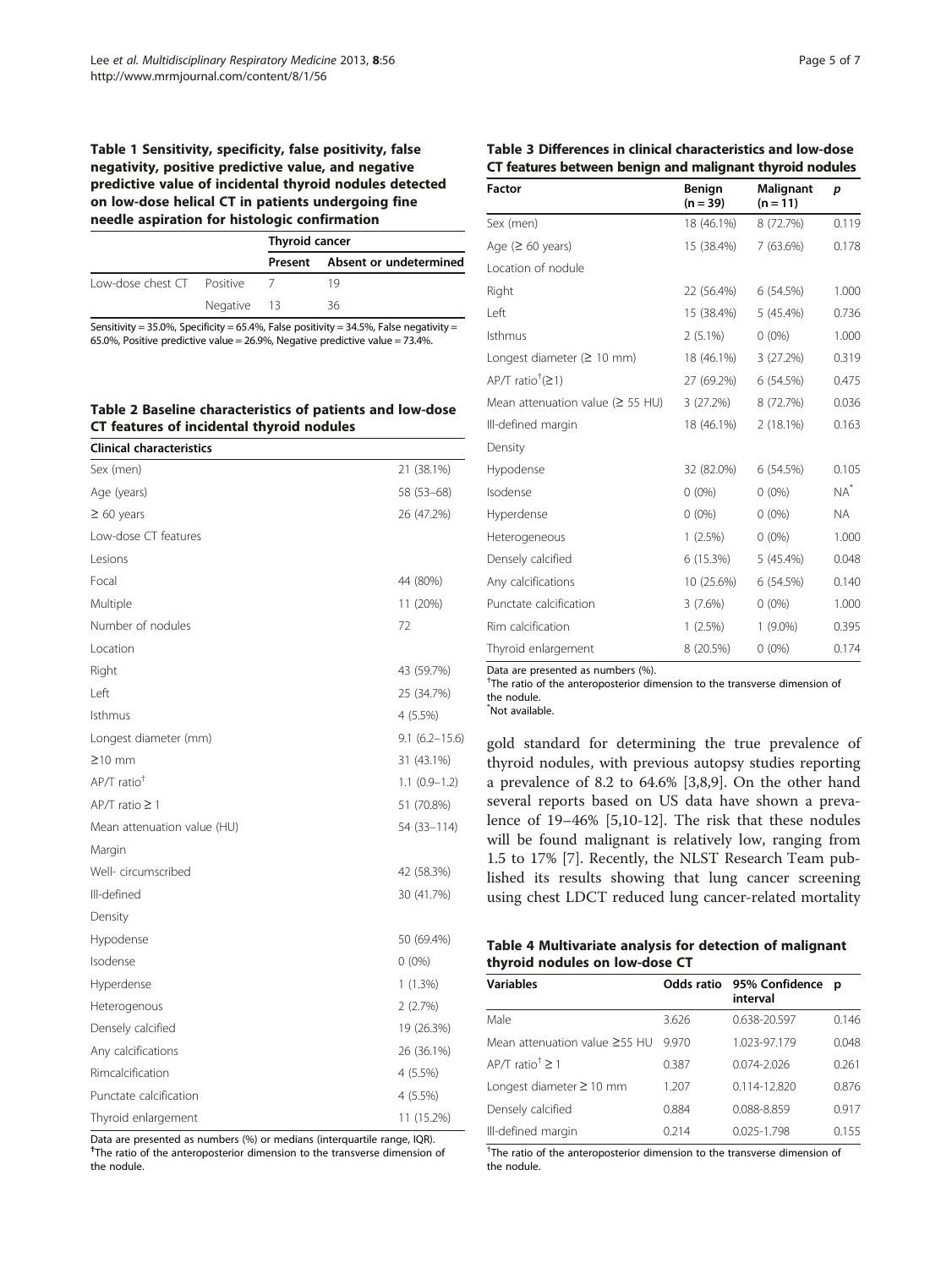<span id="page-5-0"></span>

by 20% [\[6](#page-6-0)]. As a result, the use of LDCT for lung cancer screening is expected to increase rapidly. As chest LDCT is becoming a much more common imaging modality, the incidence of thyroid nodules detected incidentally is also expected to increase. This may in turn lead to an increase in the number of detected malignant nodules.

Few studies have evaluated the role of LDCT in the detection of extra-pulmonary malignancies in a population at high-risk for lung cancer [\[13-18](#page-6-0)]. In a retrospective study of 5,201 patients who underwent LDCT for lung cancer screening, 27(0.5%) extra-pulmonary malignancies were incidentally diagnosed, 3(0.05%) out of which were thyroid cancers [\[15\]](#page-6-0). In another study, a total of 6 malignancies were found over the course of a 5-year lung cancer screening program. However, no thyroid cancer was found in this endemic area, despite a high number of ITNs [[13\]](#page-6-0). Our single-center, LDCTbased study found that thyroid nodules were incidentally detected on LDCT in 2.8% (55/1941) of all subjects with no previous evidence of thyroid disease, and 12.7% of these were found to be malignant. The difference in detection rates between our study and previous studies may in part be due to the population evaluated.

In contrast, studies based on contrast-enhanced CT showed a higher prevalence of ITNs. One study reported the prevalence rate of ITNs to be 15.6% using contrastenhanced neck or chest CT, and at least 11.3% of these were malignant or potentially malignant lesions [\[19](#page-6-0)]. Additionally, Yoon et al. conducted a study using 16- MDCT contrast-enhanced CT of the neck in 734 patients without previous thyroid disease [[20\]](#page-6-0). They reported that 16.8% of subjects had ITNs and 9% of these were malignant nodules. A lower detection rate of ITNs using LDCT compared with contrast-enhanced CT may be due to the limitations of interpreting the images without contrast. In addition, characterization of nodules less than 1 cm in size would not be appropriate since LDCT is typically performed using a 5 mm slice thickness.

To date, US has generally been the preferred imaging modality for the evaluation of thyroid nodules. Therefore, US features associated with a higher risk of malignancy are relatively well established, and include the presence of fine or coarse calcifications, hypoechogenicity, irregular margins, absence of a halo, predominantly solid composition, lesion shape that is taller than wide, and internal vascular flow [\[20](#page-6-0)]. However, LDCT features indicative of malignancy are not established yet, since LDCT is generally not used to evaluate thyroid nodules. In this study, we tried to identify ITNs features that are predictive of malignancy on LDCT. A previous CT-based study found that the diagnostic imaging features related to malignancy included nodular or rim calcifications, an AP/T ratio greater than 1.0, and a mean attenuation value greater than 130 HU [\[7\]](#page-6-0). Another study reported that CT could not reliably differentiate features of benign from malignant thyroid lesions [[19](#page-6-0)]. In our study, the factors that were predictive of malignancy in thyroid nodules were a mean attenuation value of > 55 HU and the presence of dense calcifications. On multivariate analysis, only a mean attenuation value of 55 HU exhibited statistical significance.

Despite this significant difference in mean attenuation values between benign and malignant nodules, it can be difficult to distinguish these lesions based on the mean attenuation value alone. When the mean attenuation value was applied in this study, the AUC of ROC curves was  $0.7238 \pm 0.0920$  (Figure 5). This indicates that the mean attenuation value has relatively low sensitivity (72.7%) and specificity (66.6%), and thus a significant overlap in mean attenuation values may exist between benign and malignant nodules.

As mentioned above, use of LDCT for lung cancer screening will lead to increase in the number of ITNs detected. As a result, it will be necessary to develop guidelines for how to manage incidentally detected malignant nodules. The management of ITNs has been controversial, and despite an increase in the frequency of surgeries to treat small thyroid cancers, thyroid cancer-related mortality has not improved [[21](#page-6-0)]. In addition, it was reported that more than 70% of tumors in patients with papillary microcarcinoma that were followed without surgical intervention remained stable or decreased in size, even after > 5 years [[22](#page-6-0)]. This indicates that overdiagnosis by LDCT can lead to overtreatment in healthy persons with ITNs, thereby increasing medical costs. Interestingly, malignant nodules histologically confirmed in our study were all papillary carcinoma.

We are aware this study has several limitations. Firstly, we were unable to determine accurate indications for screening by reviewing the medical records of individual